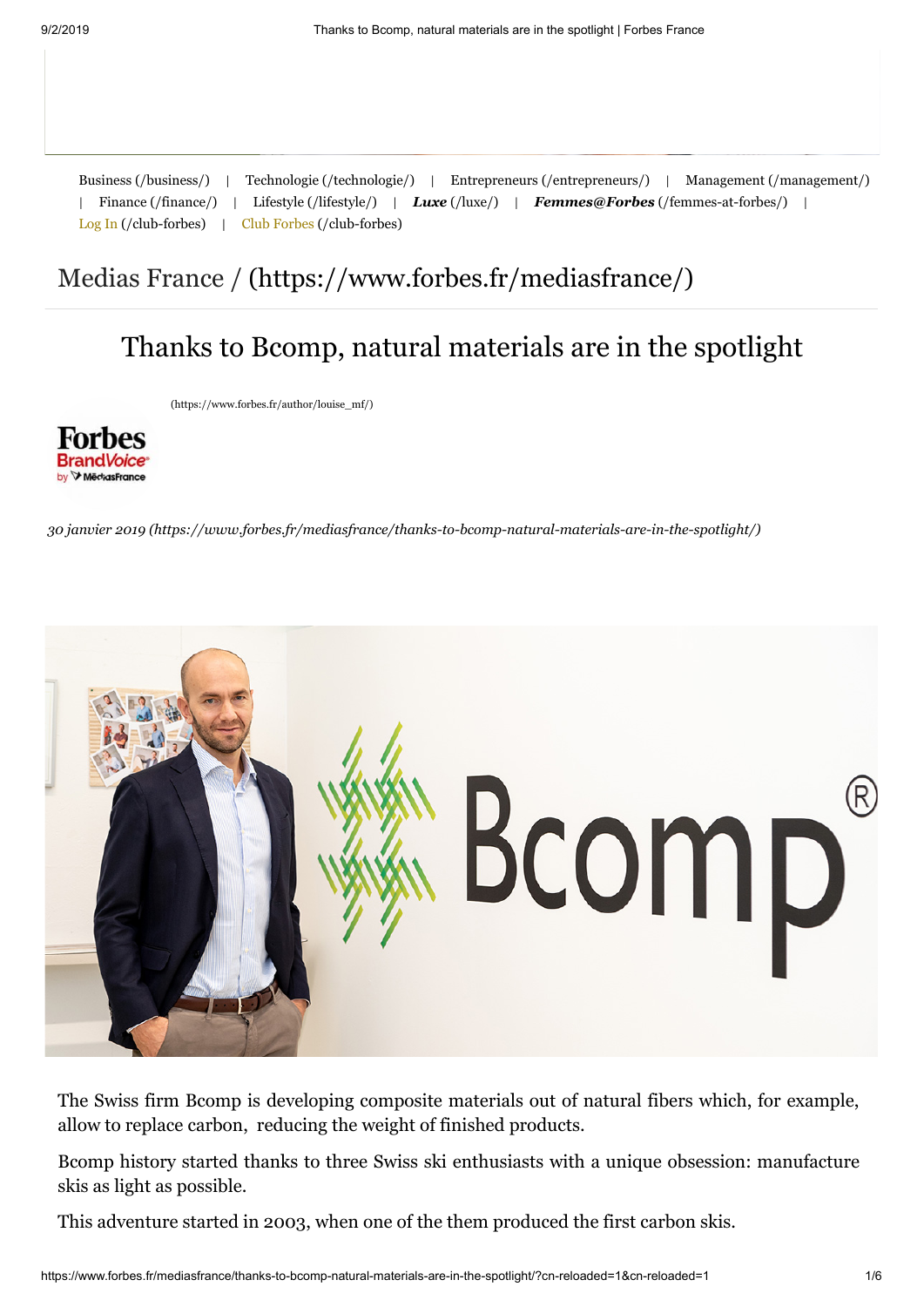The other two, engineers, left the Ecole Polytechnique de Lausanne, and contacted him to propose to optimize the structure of the core of the ski.

Thanks to research made in their laboratory and tests carried out on the ski tracks, they managed to develop a ski whose core was made of balsa (*Ochroma*).

This wood which originates in South America and is produced in Ecuador is known for its lightness but also for its fragility. Hence it is reinforced by a new fabric made from linen fiber with excellent properties.

#### **Flax to replace carbon**

Flax is a textile fiber derived from a plant which grows on the coasts of the north of France, Belgium and the Netherlands. This is why France, and in particular Normandy, is the world's leading producer of flax.

This fiber represents 1% of textile fibers in the world stock, and is produced in large part in Europe where 80% of the world's production is accumulated. In addition, flax fibers from China are of much lower quality and cannot be used for Bcomp materials.

Thanks to its know-how, the properties of flax allow it to act as reinforcement in composite materials, just like carbon fiber. Besides its use in skis, there are many applications to this new technology.

#### **Three areas of activity**

Bcomp has achieved a significant fundraising in 2017 to accelerate its entry into targeted mobility markets. In fact, Bcomp has identified three areas in which composite materials have revealed their full potential: sports car, automotive industry and aerospace. Recently, the most reputable companies have used this material in the body of the most renowned brands thus providing quick access to the market.

In automotive industry, the Bcomp material solution takes over from the plastics of the vehicle, and reduces their weight by 60 to 70%, thus reducing the energy consumption of the car.

Moreover, the production of flax fiber endures much more than other composite materials,whether in terms of CO2 emission or water consumption.

Not to mention the fact that its production in Europe limits the use of transport. In the last two years this young company has also collaborated with the European Space Agency (ESA) as part of ESA's Clean Space program; the two parties are taking into consideration the potential uses of these new material solutions in space.

#### **Sustainable Innovation**

A the moment, Bcomp has about twenty employees and relies on partnerships with other companies to produce its patented materials. Beside ski and surf industry, the first motor sport has implemented this new technology. Less brittle than carbon, Bcomp fibers allow for example not to burst the tires in case of breakage of the bodywork.

By becoming a privileged partner of the major car racing teams, Bcomp wants to remove the negative connotation that is commonly related to natural materials in this sector with high technical value. In fact, Bcomp has just won two of the most prestigious innovation awards in the industry: the "Most Innovative New Motorsport Product 2018" by the World Motorsport Symposium and the "International Award for Innovation of Auosport International Product".

#### **Focus on the future**